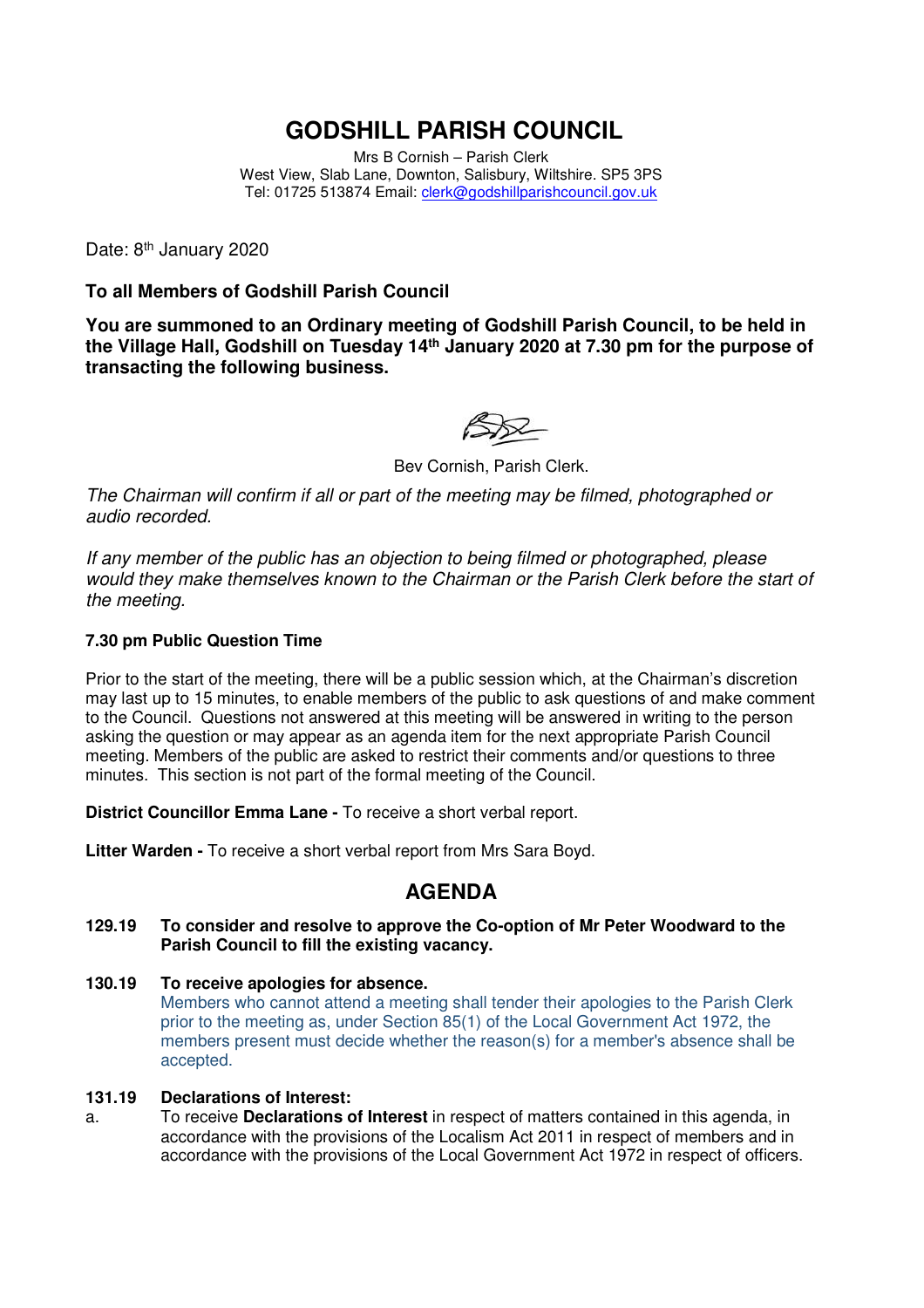# **AGENDA**

- b. To consider any **Dispensation Requests** received by the Parish Clerk and not previously considered.
- **132.19 To resolve to approve the Minutes of the Ordinary meeting held on 10th December 2019.**
- **133.19 To resolve to refer any business raised by the public in public discussion, and any other matters or items of information from councillors, to a future meeting or to resolve to agree on any other action.**
- **134.19 To resolve to note Clerk's Report providing information on recent issues and work completed.**
- **135.19 Planning and Tree Work Applications:**

**Application No. 19/00958 Pound Bottom Landfill Site, Forest Road, Redlynch –** Application to vary conditions to revise restoration completion date and conditions 4,5,6,7,9,11 and 12.

- **136.19 To consider a response to New Forest District Council's Consultation on the Proposed Main Modifications to the New Forest District (Outside the National Park) Local Plan 2016-2036 Part 1 Planning Strategy.**
- **137.19 To consider a response to the New Forest National Park's Consultation on the draft Revised Habitat Mitigation Scheme Supplementary Planning Document (SPD).**
- **138.19 To consider a response to Dorset Council's Consultation on the refresh of the Dorset Heathland Framework Supplementary Planning Document to run from 2020 to 2025.**
- **139.19 To resolve to agree on any work for the Lengthsman when he visits the parish on 20th January.**
- **140.19 To resolve to approve the following payments:**  £4,374.40 - ElanCity - For 2 speed indicator devices and accompanying equipment.
- **141.19 Finance and Policy:**
- **a. To resolve to approve the sum of £5,552.41 as the Accounts for payment for January.**
- **b. To resolve to approve the Bank balances Cheque and Reserve Accounts.**
- **142.19 To resolve to note the Correspondence received.**
- **143.19 Any Other Business.**
- **144.19 To confirm the date of the next meeting as Tuesday 11th February 2020.**